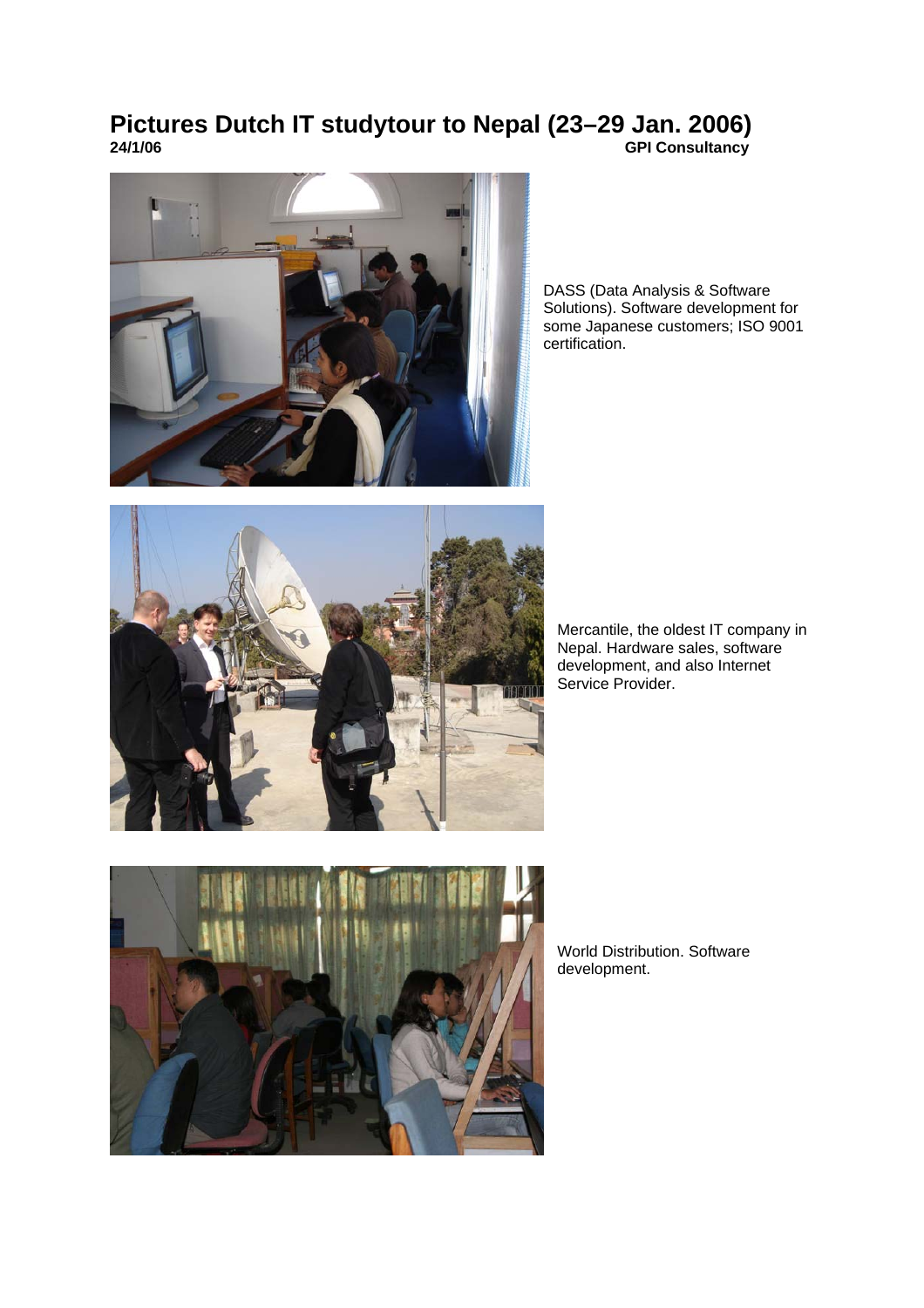

HighTech Valley. Software development.

**25/1/06** 



Visit to the Government: HLCIT (High Level Commission for Information Technology)



Visit to the Government: National Planning Commission (Vice Chairman)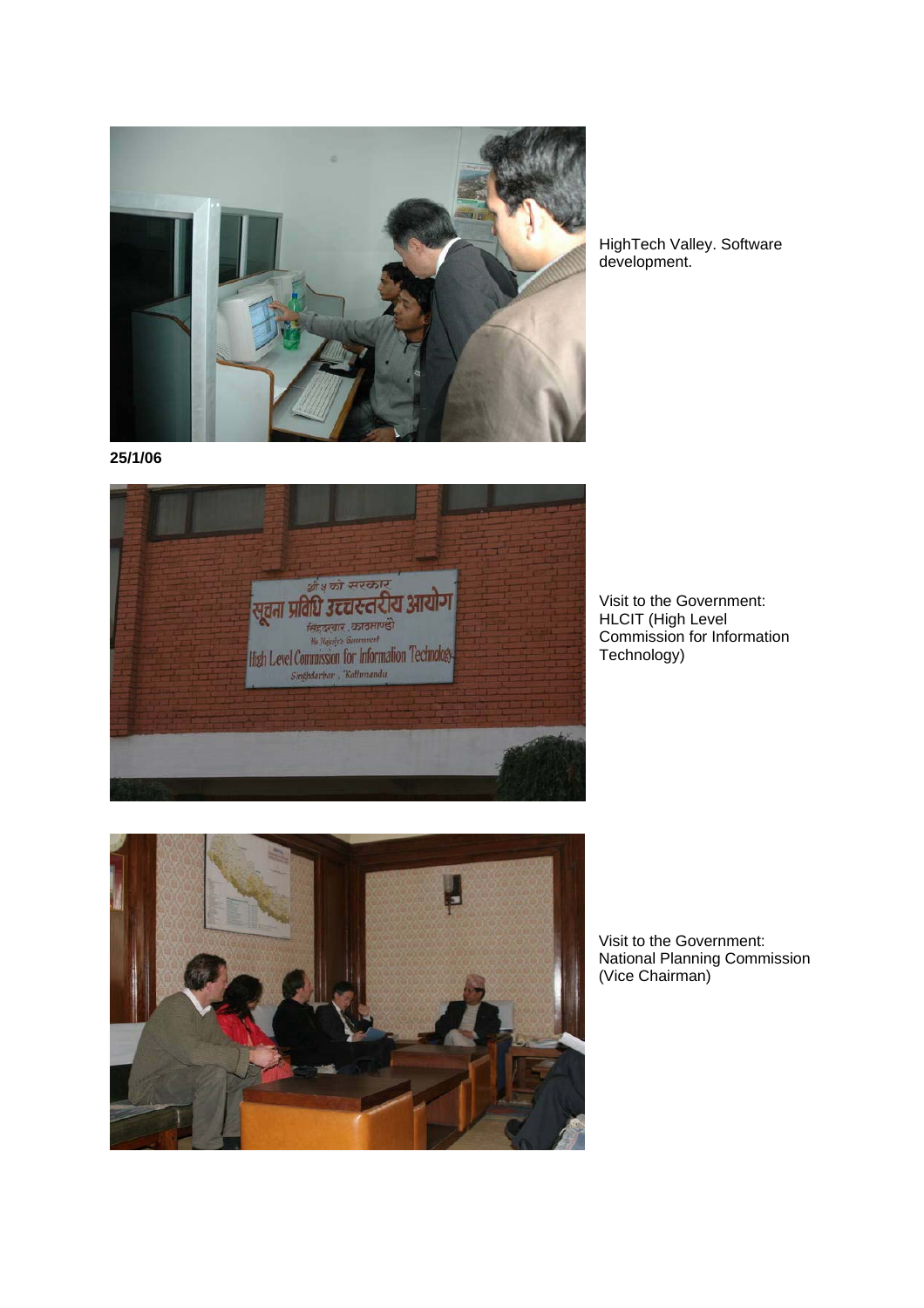

The new IT-Park in Banepa, outside Kathmandu.



Inside one of the offices at the IT-Park.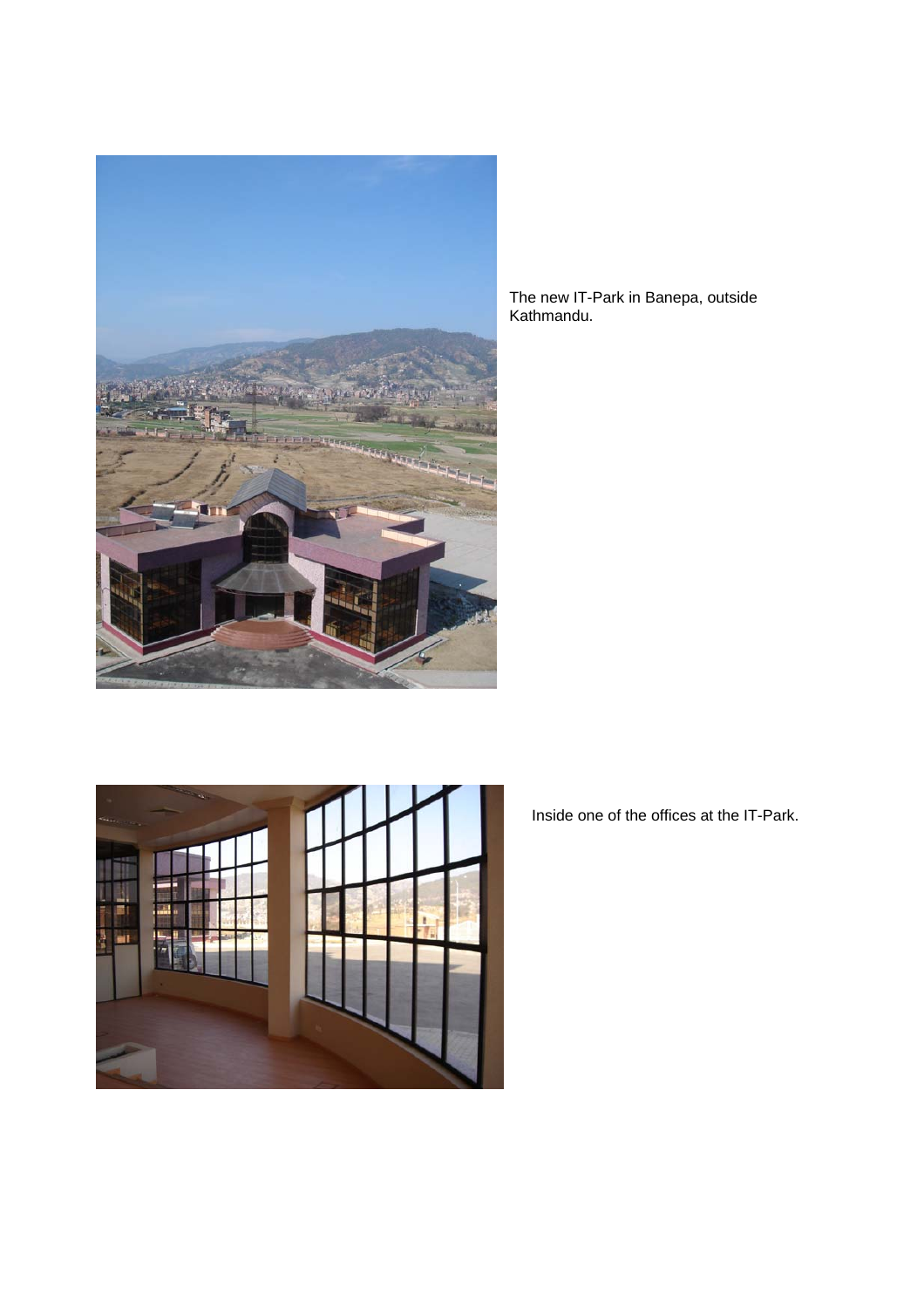

A visit to Kathmandu University

**26/1/06**



Today no program. Due to a general strike, car transportation is not allowed.

**27/1/06**



Geo Spatial (Japanese-Nepali joint-venture). Using special glasses for processing 3D Geographical Information Systems.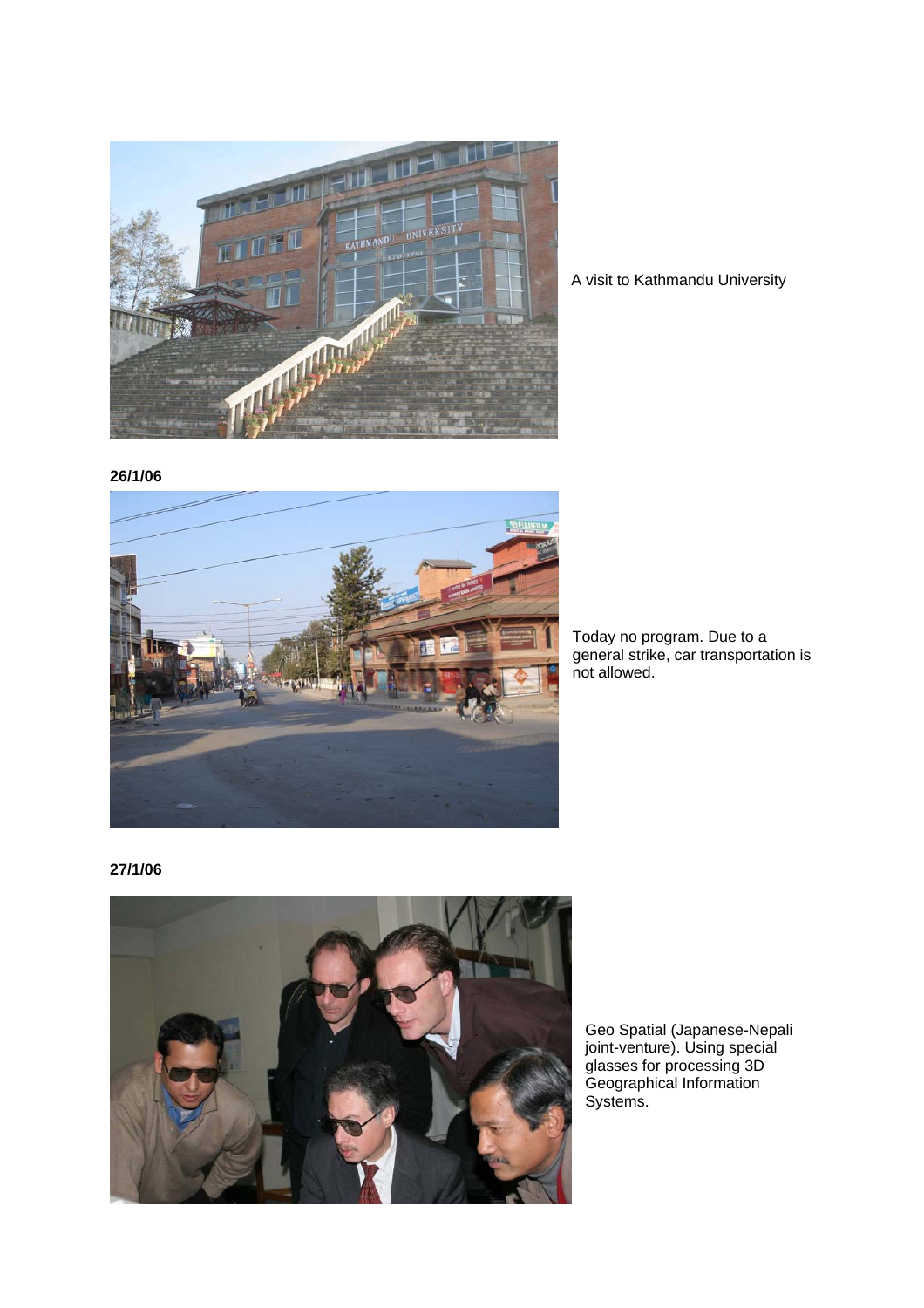

Digital Meiken (Japanese-Nepali joint-venture). Map digitisation.

**28/1/06** 



IT Outsourcing Seminar in Hotel Himalaya, organized by CAN (Computer Association of Nepal). Bijendra Shrestha gave a presentation on the status of the Nepalese IT sector. Dutch consultant Paul Tjia gave a presentation on the international marketing of offshore IT services. More than 60 people attended this event.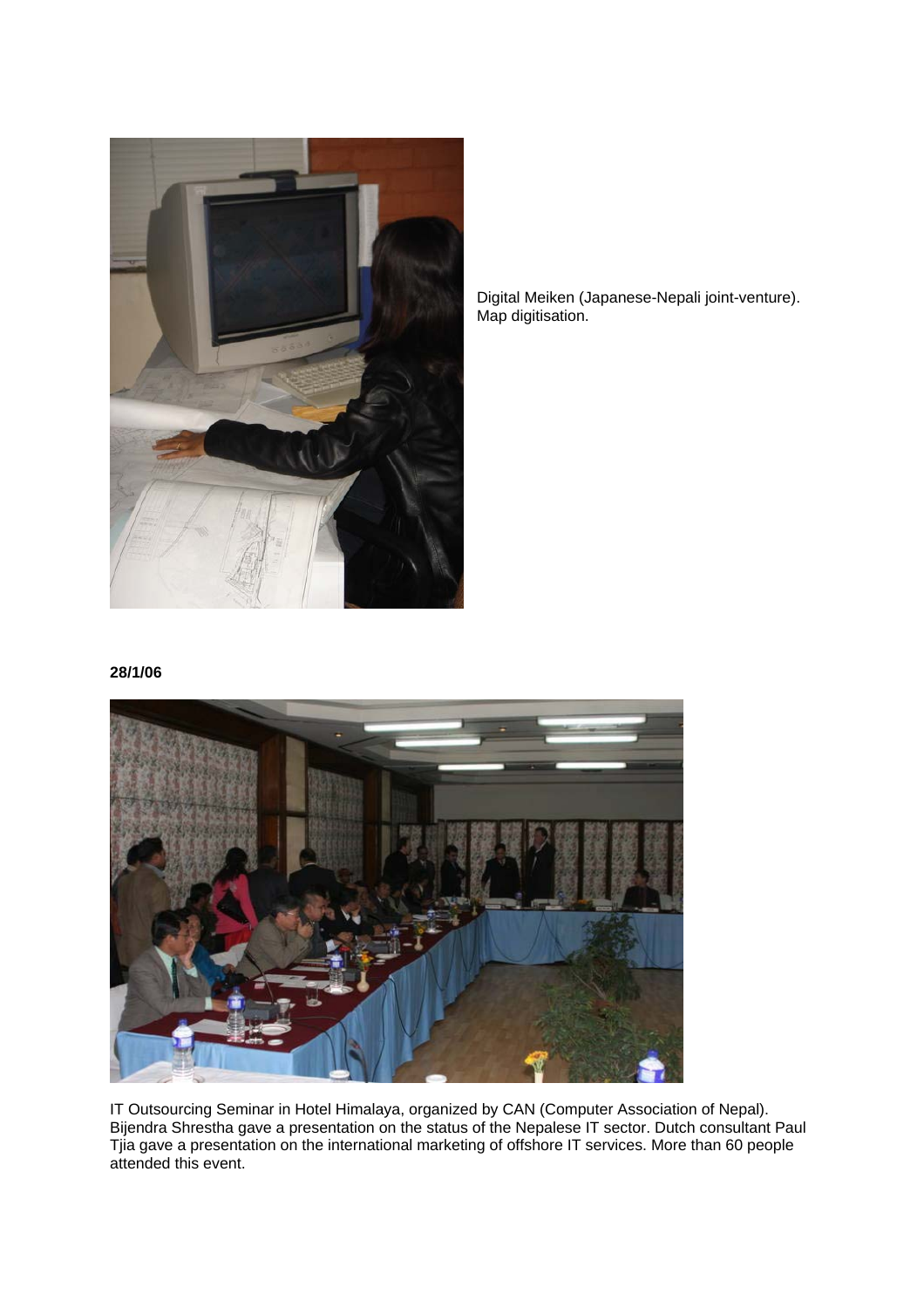## **29/1/06**



Final meeting.

Positive results of the studytour: one of the Dutch participants decides to set up a software development centre in the new IT-Park. Another Dutch company will outsource work to a Nepali service provider.

In addition, there is Dutch press coverage as well:



Computable (IT weekly magazine); 3/2/2006 De Telegraaf (daily newspaper); 4/2/2006